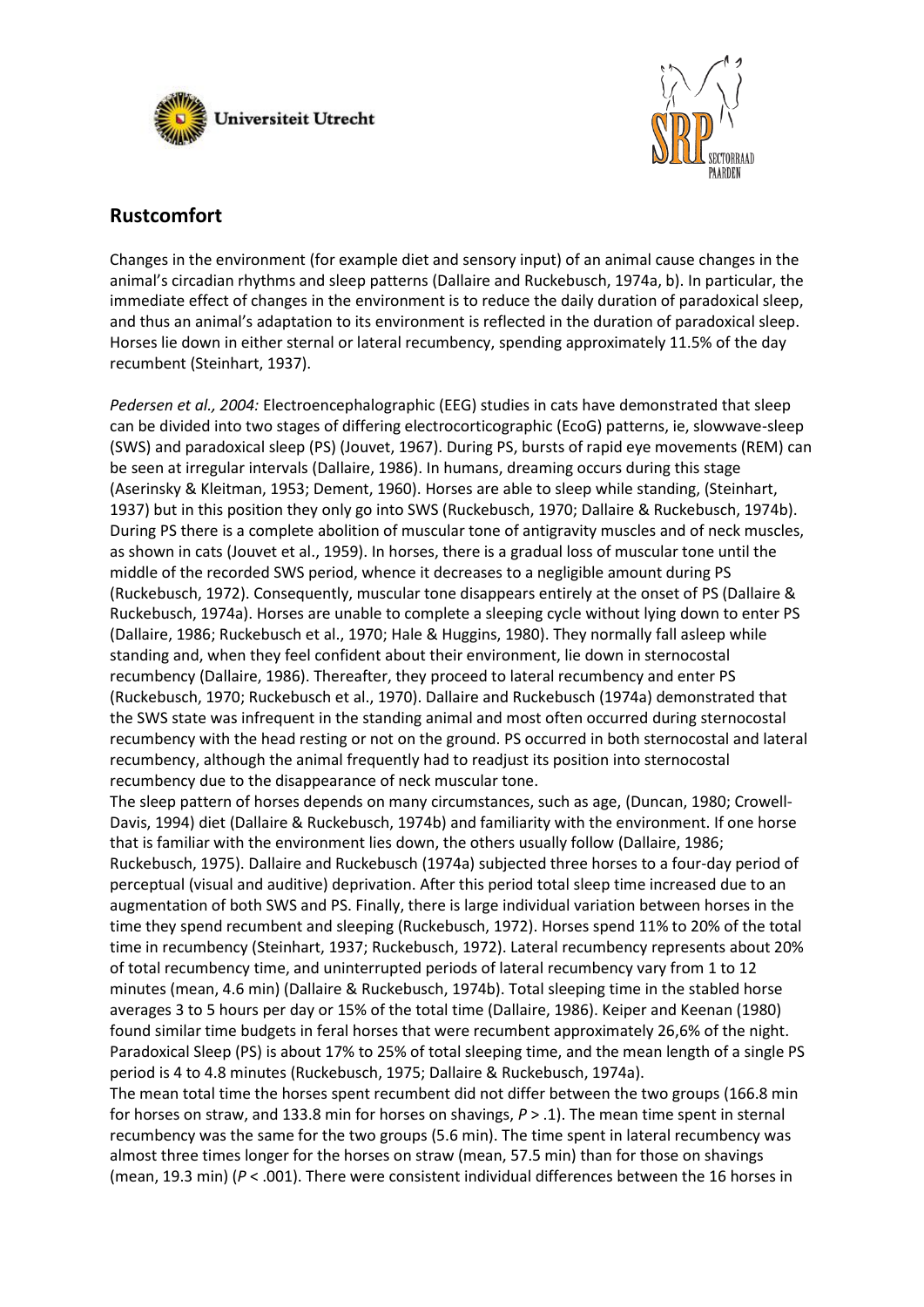



time spent recumbent, but there was no significant difference between the first and the second night of recording. The results showed that horses on straw were lying in lateral recumbency three times longer than horses on shavings ( $P < .001$ ), whereas the time horses spent in sternal recumbency did not differ. The longest period of noninterrupted lateral recumbency was longer for horses on straw than for those on shavings. Because horses must lie down, preferably in lateral recumbency, to achieve paradoxical sleep, the reduced time spent in lateral recumbency in horses on wood shavings may affect their welfare and performance. The time budget of recumbency of the horses in this study was very similar to that described by other authors (Dallaire, 1986; Dallaire & Ruckebusch, 1974a, b; Keiper & Keenan, 1980). The fact that most recumbency occurred between midnight and early morning explains why some horse owners are convinced that their horse never lies down, as they have never seen it doing so.

*Ruckebusch, 1970*: lateral recumbency periods of 2-15 minutes, average of one latency period 4-5 minutes.

*Duncan, 1980:* Time-budgets of adult and weaned sub-adult horses were studied in a small population of Camargue horses living in semi-liberty. The categories of activities used were: Standing resting, Lying flat, Lying up, Standing alert, Walking, Trotting, Galloping, Rolling and Foraging. The main differences in time-budgets were related to age and to sex : young horses spent more time lying (sleeping), males spent more time standing alert and in rapid movements (trot, gallop), while usually foraging less than did the adult females. During the three years of the study the population increased from 20 to 54 horses and there were considerable changes in social structure as the number of adult males increased. Associated with these developments there were some changes between years in the time-budgets: the most striking of which was a general trend for all horses to spend less time lying. Nonetheless the time-budgets showed a considerable constancy across years and age/sex-classes, especially with regard to time spent foraging. This conclusion may provide a clue as to why horses have an unusual social system based on long term relationships between a male and the females of his harem.

*Ruckebusch, 1975*: *Distraction and disturbance.* Total sleep time was consistently increased during the weekend in all four species studied. This was mainly due to the occurrence of additional SWS and PS episodes during the daytime and coincided with reduced laboratory activity. This point is interesting because it is observed in animals well-adapted to laboratory conditions and which already show the high level or "luxury" form of sleep associated with a stalled environment. Furthermore, it indicates that the level recorded during the week is not the ceiling for total sleep time. *Increased environmental pressure.* Stalled horses tethered outside showed, as expected, a marked decrease from the "luxury" level of sleep. During the first 3 days, sleep duration was strongly decreased but subsequently a stable level of sleep was established. This was less than was observed outdoors and involved only a decrease in number of sleep episodes and not any change in their duration. Horses assume recumbency only in wellknown surroundings and experience SWS whilst standing (Ruckebusch et al., 1970).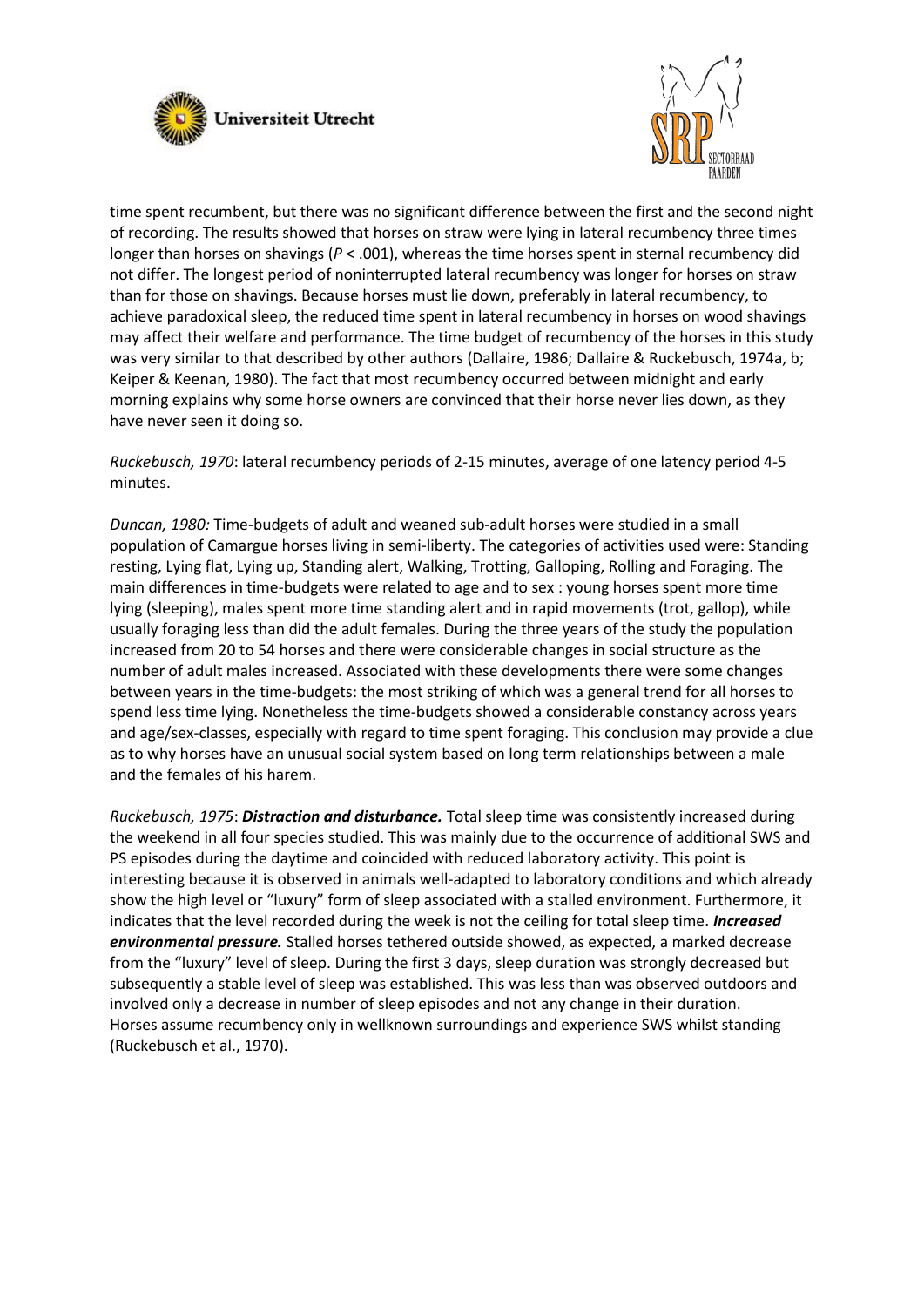



## **TABLE I**

Characteristics of behaviour and hypnogram of three ponies when stalled (inside) and when tethered outside (mean value  $\pm$  SD from 20.00 h to 08.00 h)

|                         | Inside        | Outside           |                   |  |
|-------------------------|---------------|-------------------|-------------------|--|
|                         |               | $1st - 3rd$ night | $4th-30th$ night  |  |
| Recumbency              | 238<br>± 71   | ±77<br>142        | ±55<br>174        |  |
| Drowsiness (% of waking |               |                   |                   |  |
| time)                   | $±$ 3<br>15   | ±1<br>11          | 土 2*<br>8         |  |
| Total sleep time (min)  | ±26<br>218    | ±28<br>101        | $±28*$<br>156     |  |
| SWS                     |               |                   |                   |  |
| Number of episodes      | $18 \pm 3$    | $14 \pm 3$        | $12 \pm 3$        |  |
| Mean duration (min)     | $9.0 \pm 1.8$ | $7.8 \pm 1.8$     | $9.4 \pm 2.5*$    |  |
| PS                      |               |                   |                   |  |
| Total duration (min)    | $37 \pm 3$    | $10 \pm 11$       | $25 \pm 3**$      |  |
| Mean duration (min)     | $4.8 \pm 1.6$ | $4.5 \pm 2.1$     | $4.5 \pm$<br>-1.4 |  |

Data outside grouped (1st-30th night) are significantly different at  $P \le 0.01$  from those inside except for the mean duration of SWS and PS episodes.

 $*P < 0.05;$ 

\*\* $P \le 0.01$  for comparisons between the initial 3 nights and the following 27 nights studied outside.

#### *Ruckebusch, 1972:*

Table I. Mean Values of Comparative Data of Sleep-Wakefulness States and Attitudes in Four Species of Farm Animals (Three Subjects of Each Species)

| Species and<br>time period | Duration and percentage |                       |                       |                    |                        |                       |  |  |
|----------------------------|-------------------------|-----------------------|-----------------------|--------------------|------------------------|-----------------------|--|--|
|                            | Wakefulness             |                       | Sleep                 |                    | Attitude               |                       |  |  |
|                            | AW                      | DR                    | SWS                   | PS                 | Standing               | Recumbent             |  |  |
| HORSE                      |                         |                       |                       |                    |                        |                       |  |  |
| 24-hr period               | 19hr 13min<br>$80.8\%$  | 1hr 55min<br>$8.0\%$  | 2hr 05min<br>$8.7\%$  | 47min<br>$3.3\%$   | 22hr 01min<br>$91.8\%$ | 1hr 59min<br>$8-2%$   |  |  |
| Night-time (10 hr)         | 5hr 14min<br>$52.4\%$   | Ihr 54min<br>$19.0\%$ | 2hr 05min<br>$20.8\%$ | 47min<br>$7 - 8\%$ | 8hr 01min<br>$80.1\%$  | 1hr 59min<br>$19.9\%$ |  |  |

*Dallaire & Ruckebusch, 1974a:* The mean length of a sleep epoch was 41.0 min although some periods of uninterrupted sleep were as long as 90 min. Total sleep was clearly distributed in two periods one occurring between 21:00-23:00 and the other between 02:00-04:00. On rare occasions (1-2%) sleep was observed at 12:00. Sleep cycle duration was calculated from the end of one PS period to the end of the next. Only cycles uninterrupted by awaking were used for compilations of data. The observed mean value was 13.5 rain. The amount of PS expressed as a percentage of total sleep time (TST) was about 25% and the mean length of a single period was 4 min (Table I).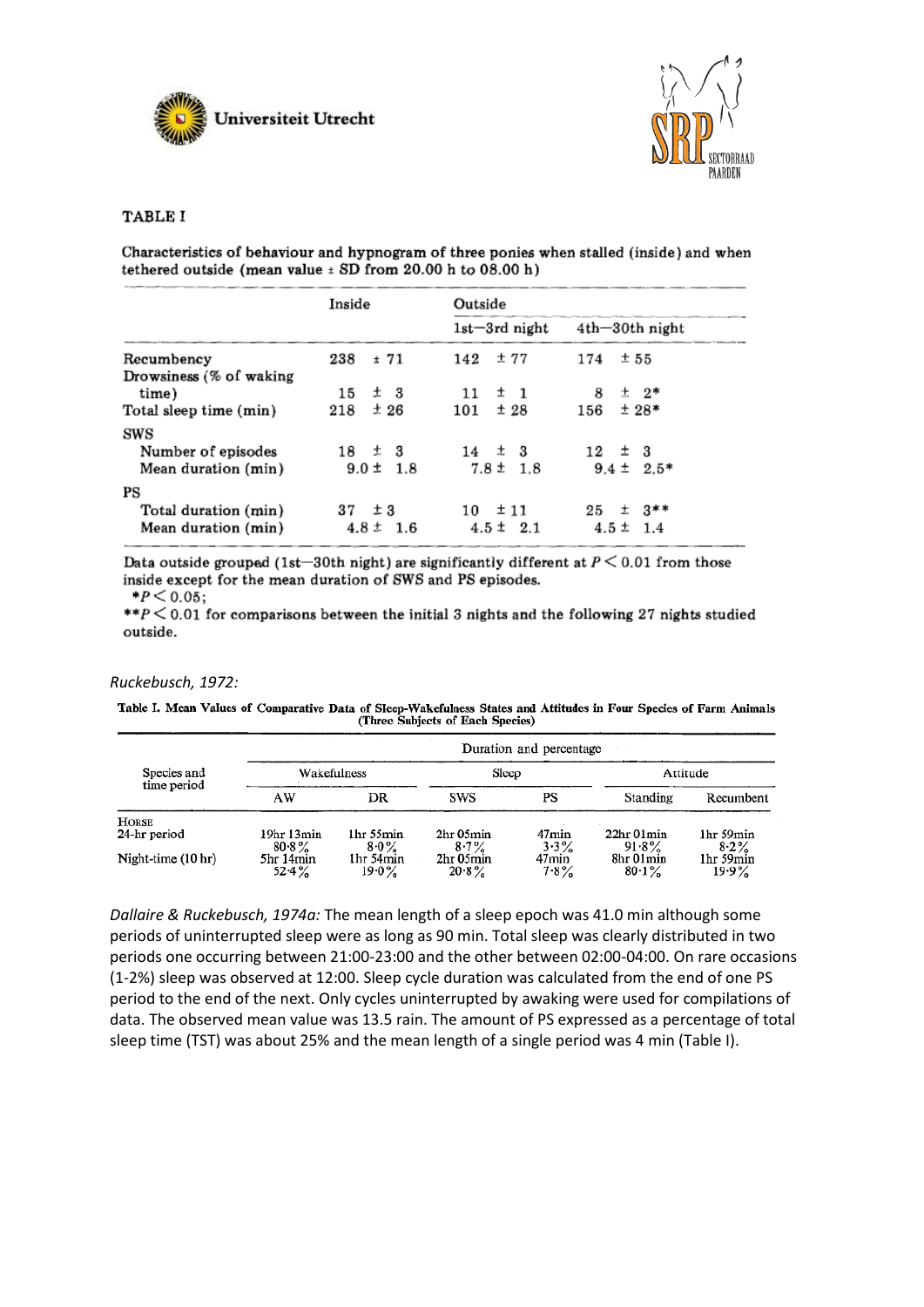



| Animals | Total sleep<br>time (min)<br>(TST) | PS/TST<br>(%) | Length<br>of SWS<br>period (min) | Length<br>of PS<br>period (min) | Sleep cycle<br>length (min) | Sleep epoch<br>length (min) | Number of<br>sleep epochs<br>(per day) |
|---------|------------------------------------|---------------|----------------------------------|---------------------------------|-----------------------------|-----------------------------|----------------------------------------|
| A       | $178.5 \pm 11.4$                   | 24.6          | $5.3 \pm 0.51$                   | $3.6 \pm 0.22$                  | $13.0 \pm 1.3$              | $33.7 \pm 3.7$              | 7                                      |
| в       | $237.0 \pm 2.6$                    | 22.3          | $7.7 \pm 0.22$                   | $3.9 \pm 0.40$                  | $13.9 \pm 1.4$              | $49.9 \pm 4.5$              | 5                                      |
| c       | $193.9 \pm 9.1$                    | 21.5          | $6.5 \pm 0.50$                   | $4.6 \pm 0.11$                  | $11.4 \pm 1.1$              | $35.9 \pm 5.5$              | 5                                      |
| D       | $188.6 \pm 29.6$                   | 27.9          | $6.4 \pm 1.30$                   | $4.3 \pm 0.45$                  | $15.6 \pm 2.1$              | $43.6 \pm 4.4$              | 5                                      |

SLEEP PATTERN CHARACTERISTICS (MEAN ± SE) IN THE PONY FED ON HAY AD LIB (FROM 20:00 to 08:00)

TABLE 1

*Dallaire & Ruckebusch, 1974b:* For several weeks, three ponies kept in an environment with controlled light and temperature, were studied for behaviour (time spent in recumbency and time required to consume hay or oats) and for electrical activity of the brain (cortical and sub-cortical) during the night phase of the circadian rhythm. Recumbency was adopted by all the ponies for six or seven periods during the night. With a regimen of hay ad libitum, about four hours were cumulated in sternal recumbency and only one hour in complete lateral recumbency. Various degree of sleep, as identified by cortical and hippocampal electrical activities, accounted for 30% of the circadian cycle. Paradoxical sleep was calculated to occur during 7% of the 24 hours. When oats were substituted for hay or during fasting for two to five days, the total recumbency time and the total sleep time (slow wave sleep and paradoxical sleep) increased. The time in lateral recumbency did not change.

*Rose-Meierhöfer et al., 2010:* Field studies have shown that the time adult horses spend recumbent is between 3% and 11% of the day, which equals 45 minutes to 2.5 hours (Duncan, 1980; Boyd et al., 1988). During these lying periods horses prefer a dry and soft ground (Zeitler-Feicht & Prantner, 2000; Fader & Sambraus, 2004). Systematic observation of lying behavior in horses is necessary to ensure that horses are able to perform normal sleeping behavior in individual and group housing systems (Raabymagle & Ladewig, 2006).

*Werhahn et al., 2011:* The observed total duration that the horses spent lying was almost exactly the same as that observed by Werhahn et al. (2010) for the riding horses in their group (between 2.5 and 3.0 hours). Similar results (between 2.5 and 3.5 hours spent lying) were shown by Kiley-Worthington (1990) in freeranging and stalled horses in different housing systems.

*Werhahn et al., 2010*: Because occupation is one of the important functions that bedding material is supposed to fulfill, we concluded that in regard to horse behavior, straw bedding was the best among the three materials analyzed.

Complex problems arise with the provision of physical and thermal comfort, since horses have been shown to exert bedding preferences in experimental situations which may be a risk to their physical health (Mills *et al.*, 2000). Mills *et al.* (2000) found that straw bedding was preferred over wood shavings and both of these were preferred to shredded paper. Whilst straw bedding is associated with fewer behaviours of welfare concern (McGreevy *et al.*, 1995a), it is also associated with an increased risk of respiratory disease.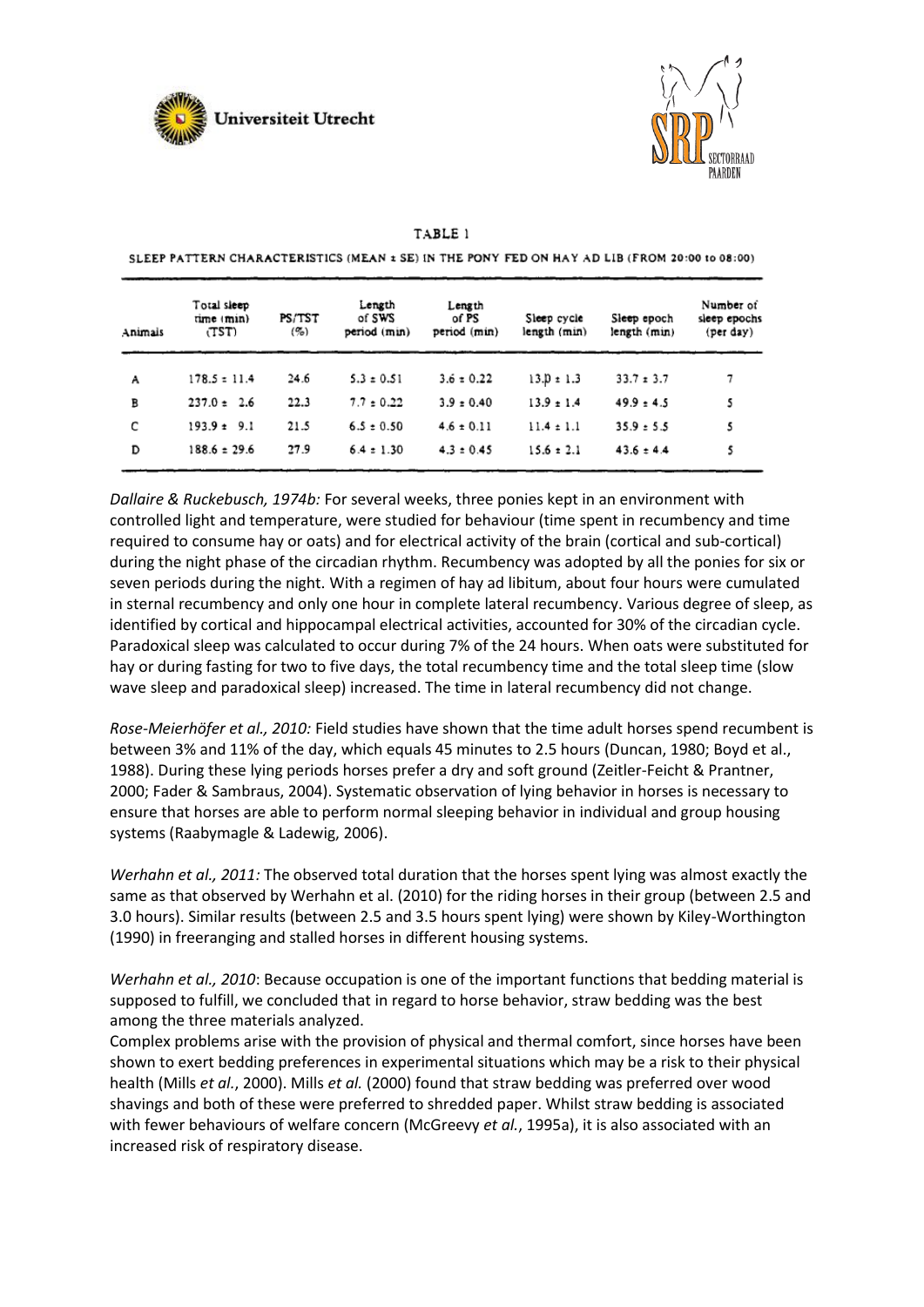



*Greening et al., 2012:* Their results indicate that straw bedding facilitates the display of ingestive and sleep behaviors, whereas horses bedded on shavings spent a greater proportion of their nocturnal time budget engaged in "other" behaviors. The horses spent 12% of the night time (7-7) recumbent in the shavings condition, whereas the horses in the straw condition spent 29% of the night recumbent. Overall, horses bedded on straw spent, on average, 56.9% engaged in sleep behaviors compared with 49.2% for horses bedded on shavings.

*Benhajali et al., 2008:* Restriction of the behavioural repertoire involved an absence of maintenance behaviour such as lying down and rolling. Lying down has been observed from 0.4 to 5% of the time in wild and domestic conditions during the day (Boyd, 1988: ~0.4%). The absence of lying down and rolling might be due to bedding preferences of individual horses (Houpt, 2005; Hunter & Houpt, 1989). It has also been shown that horses do not perform this behaviour in stressful situations (Houpt, 2005), similar to sheep (Kim et al., 1994) and cattle (Raussi et al., 2005).

*Mills et al., 2000:* The preferences shown by eight Thoroughbred horses (6-16 years of age) for three commonly used bedding materials (paper, straw and shavings) were investigated. For each preference test two choices were presented in separate boxes joined by an unbedded corridor. Time spent in each compartment and associated behaviours were recorded over 6 h during the day and over 11 h at night. Despite a positional bias, horses clearly showed a preference for straw bedding (42.9%) over shavings (35.2%, *P*<0.05), straw (42.0%) over paper (29.3%, *P*<0.05) and shavings (41.6%) over paper (27.7%, *P*<0.001) based on percentage of observed time spent on the substrate. More bedding-related activities occurred in choices where straw was available (*P*<0.001) and in these choices the activities were preferentially expressed in the straw alternative (*P*<0.001). It is suggested that straw may be preferred as it allows the expression of a wider number of motivationally significant activities.

*Dallaire 1986:* Even during PS, which is the deepest sleep, the horse will be aroused easily by any strange noise and will stand up very quickly. Those familiar with horses know that they must be careful when approaching a recumbent subject to avoid any risk of being hurt while the animal stands up.

### **Ultradian rhythms**

*Murphy et al., 2009*: This study determined the activity patterns of horses in their natural environment (Pasture) and under both a light/dark (LD) and constant dark (DD) stabled environment. In summary, mares display activity patterns that are weakly circadian and predominantly ultradian in nature.

*Berger et al., 1999:* Spectral analysis of activity and feeding in Przewalski horse showed a time pattern which was characterised by 24-h rhythmicity, but also by ultradian components with period lengths between 4.8 and 12 h, i.e., an activity pattern of up to five strong bouts per day.

*Martin et al, 2010:* Six healthy, untrained mares were studied to determine whether locomotor activity behavior and skeletal muscle gene expression reflect endogenous circadian regulation. Activity was recorded for three consecutive 48-h periods: as a group at pasture (P), and individually stabled under a light-dark (LD) cycle and in constant darkness (DD). The results revealed a predominantly ultradian (8.9 +- 0.7 bouts/24 h) and weakly circadian pattern of activity in all three conditions (P, LD, DD). A more robust circadian pattern was observed during LD and DD.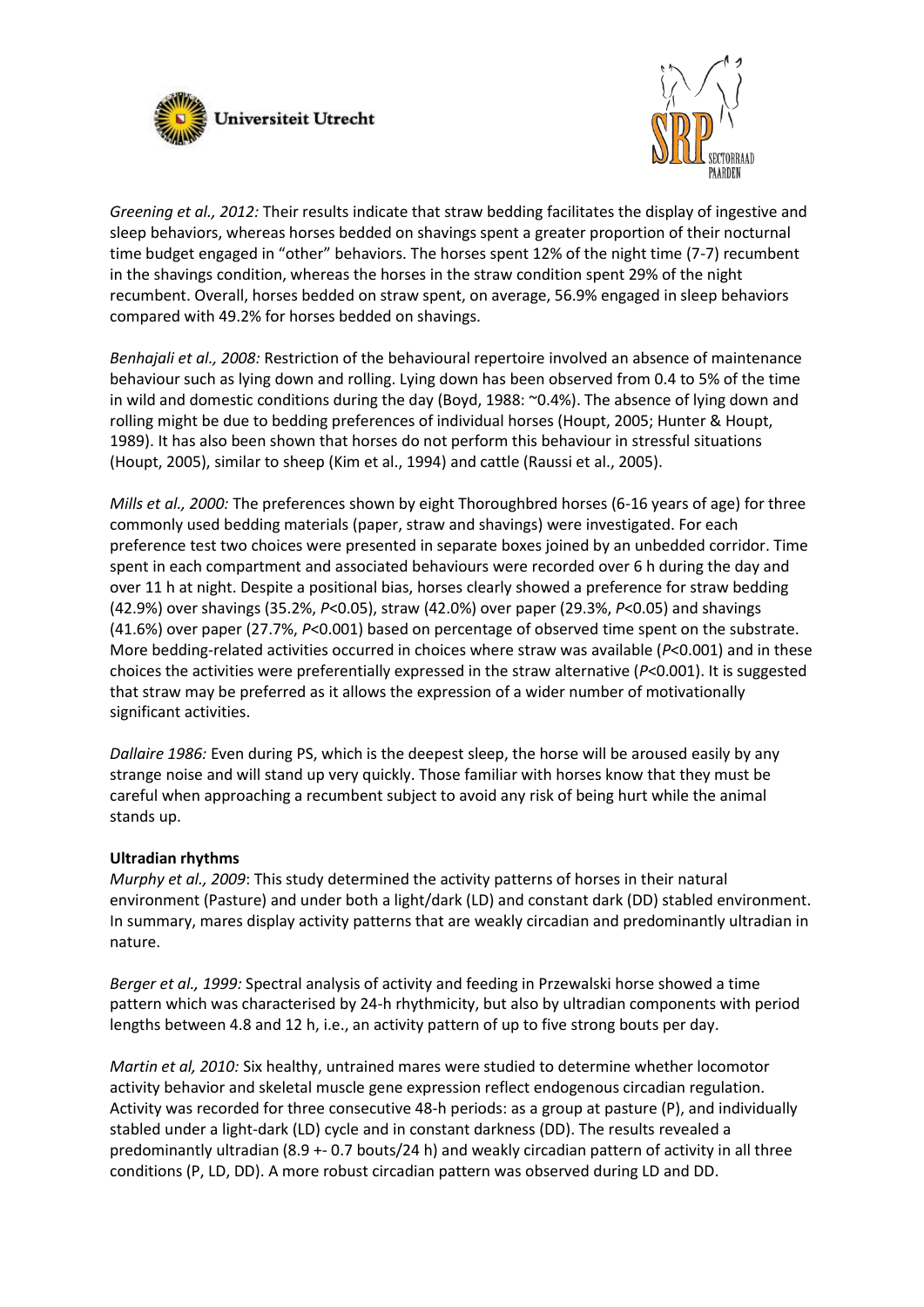



## **References**

- 1. Aserinsky E, Kleitman N. (1953). Regularly occurring periods of eye motility, and concomitant phenomena, during sleep. Science;118:273-4.
- 2. Benhajali H, Richard-Yris M.-A., Leroux M., Ezzaouia M., Charfi F., Hausberger M. (2008). A note on the time budget and social behaviour of densely housed horses A case study in Arab breeding mares. Applied Animal Behaviour Science 112 196–200
- 3. Berger A., Scheibe K.-M., Eichhorn K., Scheibe A., Streich J. (1999). Diurnal and ultradian rhythms of behaviour in a mare group of Przewalski horse (*Equus ferus przewalskii* ), measured through one year under semi-reserve conditions. Applied Animal Behaviour Science, 64, 1999, 1–17.
- 4. Boyd L.E., Carbonaro D.A., Houpt K.A. (1988). The 24-hour-time budget of przewalski horses Appl Anim Behav Sci, 21, pp. 5–17
- 5. Boyd, L.E., 1988. Time budgets of adult Przewalski horses: effects of sex, reproductive status and enclosure. Appl. Anim.Behav. Sci. 21, 19–39.
- 6. Crowell-Davis SL. (1994). Daytime rest behavior of the Welsh pony (*Equus caballus)* mare and foal. Appl Anim Behav Sci;40: 197-210.
- 7. Dallaire A. (1986). Rest behavior. Equine Pract; 2:591-607.
- 8. Dallaire, A. and Ruckebusch, Y. (1974a). Sleep patterns in the pony with observations on partial perceptual deprivation. Physiol. Behav., 12: 789-796.
- 9. Dallaire, A. and Ruckebusch, Y. (1974b). Sleep and wakefulness in the housed pony under different dietary conditions. Can. J. Comp. Med., 38: 65-71.
- 10. Dement W. (1960). The effect of dream deprivation. Science;131: 1705-7.
- 11. Duncan P. (1980). Time-budgets of Camargue horses: II. Time-budgets of adult horses and weaned sub-adults. Behaviour;72:26-49.
- 12. Fader C., Sambraus H.H. (2004). Das Ruheverhalten von Pferden in Offenlaufställen [The resting behaviour of horses in loose housing systems] Tieraerztl Umschau, 59, pp. 320–327
- 13. Greening, L., Shenton, V., Wilcockson, K., Swanson, J. (2012). Investigating duration of nocturnal ingestive and sleep behaviors of horses bedded on straw versus shavings Journal of Veterinary Behavior: Clinical Applications and Research, Available online 6 October 2012.
- 14. Hale LA, Huggins SE. (1980). The electroencephalogram of the normal "grade" pony in sleep and wakefulness. Comp Biochem Physiol;66:251-7.
- 15. Houpt, K.A. (2005). Maintenance Behaviours. The Domestic Horse; the Evolution, Development and Management of its Behaviour (ed. Mills & McDonnell). Cambridge University Press, pp. 94–108.
- 16. Hunter, L., & Houpt, K.A. (1989). Bedding material preferences of ponies. Journal of Animal Science, 67: 1986-91.
- 17. Jouvet M, Michel F, Courjon J. (1959). Sur un stade d´activité électrique cérébrale rapide au cours du sommeil physiologique. Compt Rend Seán Soc Biol Filiales;153:1024-8.
- 18. Jouvet M. (1967). Neurophysiology of the states of sleep. Physiol Rev;47:117-77.
- 19. Keiper RR, & Keenan MA. (1980). Nocturnal activity patterns of feral ponies. J Mammal;61:116-8.
- 20. Kiley-Worthington M. (1990). The behavior of horses in relation to management and training: towards ethologically sound environments. J Equine Vet Sci (USA);10:62-71.
- 21. Kim, F.B., Jackson, R.E., Gordon, G.D.H., Cockram, M.S., (1994). Resting behaviour of sheep in a slaughterhouse lairage. Appl. Anim. Behav. Sci. 40, 45–54.
- 22. Martin, A., Elliott, J.A., Duffy, P., Blake, C.M., Attia, S.B., Katz, L.M., Browne, J.A., Gath, V., McGivney, B.A., Hill, E.W., Murphy, B.A. (2010). Circadian regulation of locomotor activity and skeletal muscle gene expression inthe horse. J Appl Physiol 109: 1328–1336
- 23. McGreevy, P.D., Cripps, P.J., French, N.P., Green, L.E. and Nicol, C.J. (1995a). Management factors associated with stereotypic and redirected behaviour in the Thoroughbred horse. Equine Veterinary J. 27, 86–91.
- 24. Mills, D.S., Eckley, S. and Cooper, J.J. (2000). Thoroughbred bedding preferences, associated behaviour differences and their implications for equine welfare. *Animal Science* **70**, 95–106.